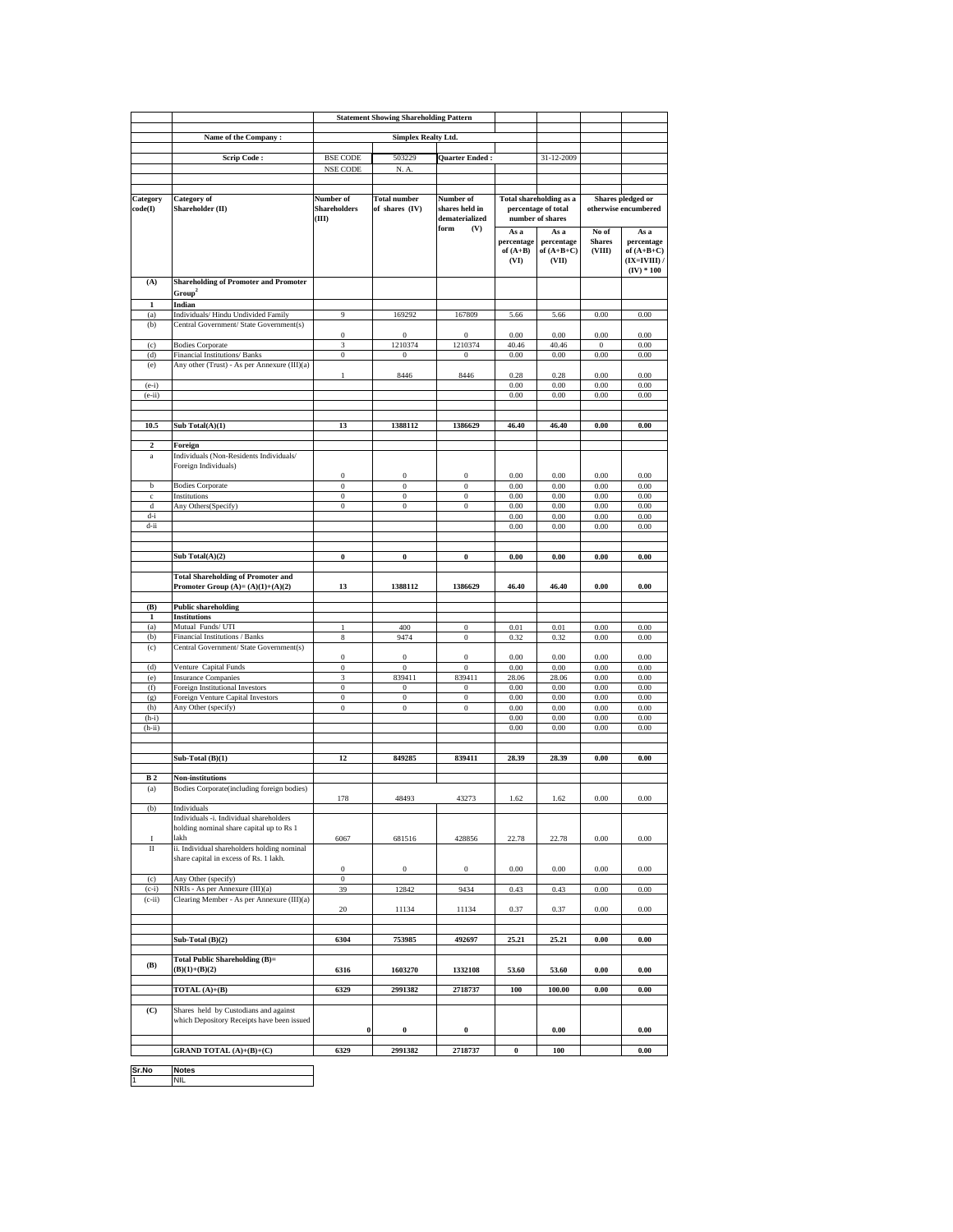| (I)(b)         | Statement showing Shareholding of persons belonging to the category |                     |                                                                                                                                      |       |                                                  |              |                           |                     |
|----------------|---------------------------------------------------------------------|---------------------|--------------------------------------------------------------------------------------------------------------------------------------|-------|--------------------------------------------------|--------------|---------------------------|---------------------|
|                | "Promoter and Promoter Group"                                       |                     |                                                                                                                                      |       |                                                  |              |                           |                     |
|                |                                                                     |                     |                                                                                                                                      |       |                                                  |              |                           |                     |
| Sr. No.        | Name of the shareholder                                             | Number of<br>shares | Shares as a percentage of total number of shares<br>{i.e., Grand Total $(A)+(B)+(C)$ indicated in<br>Statement at para (I)(a) above} |       | <b>Shares Pledged or otherwise</b><br>encumbered |              |                           |                     |
|                |                                                                     |                     |                                                                                                                                      |       |                                                  | Number       | % to total<br>shares held | % to grand<br>Total |
|                | Nandan S.Damani                                                     | 33699               |                                                                                                                                      | 1.13  |                                                  | $\Omega$     | 0.00                      | $\mathbf{0}$        |
| $\mathfrak{D}$ | Nandan S.Damani                                                     | 48910               |                                                                                                                                      | 1.64  |                                                  | $\Omega$     | 0.00                      | $\Omega$            |
| 3              | Nandan S.Damani Family Trust                                        | 8446                |                                                                                                                                      | 0.28  |                                                  | $\Omega$     | 0.00                      | $\Omega$            |
| $\overline{4}$ | Devratan Bagri                                                      | 33                  |                                                                                                                                      | 0.00  |                                                  | $\Omega$     | 0.00                      | $\Omega$            |
| 5              | Nalini Somany                                                       | 500                 |                                                                                                                                      | 0.02  |                                                  | $\Omega$     | 0.00                      | $\Omega$            |
| 6              | Sanjay Nandan Damani                                                | 23950               |                                                                                                                                      | 0.80  |                                                  | $\Omega$     | 0.00                      | $\mathbf{0}$        |
| $\overline{7}$ | Shashi A. Patodia                                                   | 9314                |                                                                                                                                      | 0.31  |                                                  | $\Omega$     | 0.00                      | $\Omega$            |
| 8              | Shreelekha N. Damani                                                | 51936               |                                                                                                                                      | 1.74  |                                                  | $\Omega$     | 0.00                      | $\Omega$            |
| 9              | Sumita Somany                                                       | 50                  |                                                                                                                                      | 0.00  |                                                  | $\Omega$     | 0.00                      | $\Omega$            |
| 10             | Surendra Kumar Somany                                               | 900                 |                                                                                                                                      | 0.03  |                                                  | $\Omega$     | 0.00                      | $\mathbf{0}$        |
| 11             | Lucky Vyapaar & Holdings Pvt.Ltd.                                   | 34409               |                                                                                                                                      | 1.15  |                                                  | $\Omega$     | 0.00                      | $\Omega$            |
| 12             | Lucky Vyapaar & Holdings Pvt.Ltd.                                   | 685673              |                                                                                                                                      | 22.92 |                                                  | $\mathbf{0}$ | 0.00                      | $\mathbf{0}$        |
| 13             | New Textiles Ltd.                                                   | 490292              |                                                                                                                                      | 16.39 |                                                  | $\Omega$     | 0.00                      | $\mathbf{0}$        |
|                |                                                                     |                     |                                                                                                                                      |       |                                                  |              |                           |                     |
|                | <b>TOTAL</b>                                                        | 1.388.112           |                                                                                                                                      | 46.40 |                                                  | $\Omega$     | 0.00                      | 0.00                |

## **(I)(c) Statement showing Shareholding of persons belonging to the category "Public" and holding more than 1% of the total number of shares**

| Sr. No.      | Name of the shareholder          | Number of<br>shares | Shares as a percentage of total number of shares {i.e., Grand Total $(A)+(B)+(C)$ indicated<br>in Statement at para (I)(a) above} |
|--------------|----------------------------------|---------------------|-----------------------------------------------------------------------------------------------------------------------------------|
|              | LIFE INSURANCE CORPORATION OF IN | 739792              | 24.73                                                                                                                             |
|              | 2 THE ORIENTAL INSURANCE COMPANY | 99566               | 3.33                                                                                                                              |
|              |                                  |                     |                                                                                                                                   |
| <b>TOTAL</b> |                                  | 839.358             | 28.06                                                                                                                             |

**(I)(d) Statement showing details of locked-in shares**

| Sr. No.      | Name of the shareholder | <b>Category of</b><br><b>Shareholders</b><br>(Promoters/<br>Public) | Number of locked-<br>in shares | Locked-in shares as a percentage of total number of shares {i.e.,<br>Grand Total $(A)+(B)+(C)$ indicated in Statement at para $(I)(a)$ above |
|--------------|-------------------------|---------------------------------------------------------------------|--------------------------------|----------------------------------------------------------------------------------------------------------------------------------------------|
|              | <b>NIL</b>              |                                                                     |                                |                                                                                                                                              |
| <b>TOTAL</b> |                         |                                                                     |                                | 0.00                                                                                                                                         |

## **(II)(a) Statement showing details of Depository Receipts (DRs)**

|              | Sr. No. | Type of outstanding DR (ADRs, GDRs,<br>SDRs. etc.) | Number of<br>outstanding<br><b>DRs</b> | <b>Number of shares</b><br>underlying<br>outstanding DRs | Shares underlying outstanding DRs as a percentage of total number<br>of shares {i.e., Grand Total $(A)+(B)+(C)$ indicated in Statement at<br>para $(I)(a)$ above} |
|--------------|---------|----------------------------------------------------|----------------------------------------|----------------------------------------------------------|-------------------------------------------------------------------------------------------------------------------------------------------------------------------|
|              |         | NIL.                                               |                                        |                                                          | 0.00                                                                                                                                                              |
|              |         |                                                    |                                        |                                                          |                                                                                                                                                                   |
| <b>TOTAL</b> |         |                                                    | 0                                      | 0.00                                                     |                                                                                                                                                                   |

**(II)(b) Statement showing Holding of Depository Receipts (DRs), where underlying shares are in excess of 1% of the total number of shares** 

| Sr. No. | Name of the DR Holder | Type of<br>outstanding DR<br>(ADRs. GDRs.<br>SDRs. etc.) | <b>Number of shares</b><br>underlying<br>outstanding DRs | Shares underlying outstanding DRs as a percentage of total number<br>of shares {i.e., Grand Total $(A)+(B)+(C)$ indicated in Statement at<br>para $(I)(a)$ above} |
|---------|-----------------------|----------------------------------------------------------|----------------------------------------------------------|-------------------------------------------------------------------------------------------------------------------------------------------------------------------|
|         | NIL                   |                                                          |                                                          |                                                                                                                                                                   |
|         |                       |                                                          |                                                          |                                                                                                                                                                   |
| TOTAL   |                       |                                                          | 0                                                        |                                                                                                                                                                   |